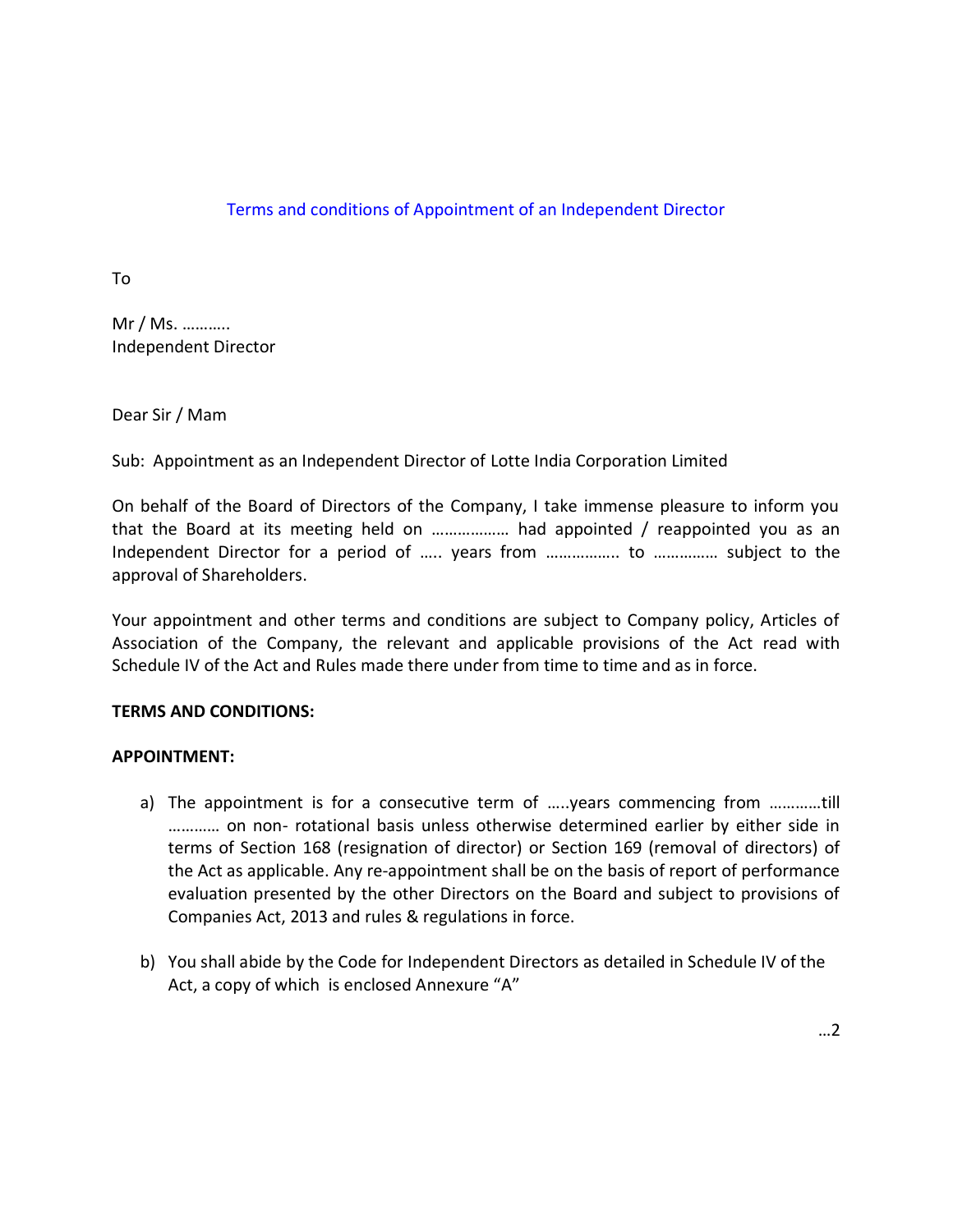- c) The Board expects your valuable contribution and attention towards the business affairs of the Company by participating actively in;
	- all meetings of the Board;
	- Committee(s) in which you are a member or Chairperson;
	- General meetings of the Company; and
	- Annual Meeting of the Independent Directors.

### **ROLE:**

- a) In addition to the role specified under Schedule IV of the Act, you are expected to bring an independent judgment to the Board's deliberations especially on issues of strategy, performance, risk management, resources, key appointments and standards of conduct.
- b) You are further expected to provide an objective view in the evaluation of performance of Board and Management and further scrutinize the performance of Management in meeting agreed goals and objectives.

## **DUTIES:**

- a) You shall adhere to the below mentioned Duties as specified under Section 166 of the Act in addition to the duties mandated under Schedule IV of the Act:
	- i. Subject to the provisions of this Act, you shall act in accordance with the Articles of Association of the Company.
	- ii. You shall act in good faith in order to promote the objects of the Company for the benefit of its members as a whole, and in the best interests of the Company, its employees, the shareholders, the community and for the protection of environment.
	- iii. You shall exercise your duties with due and reasonable care, skill and diligence and shall exercise independent judgment.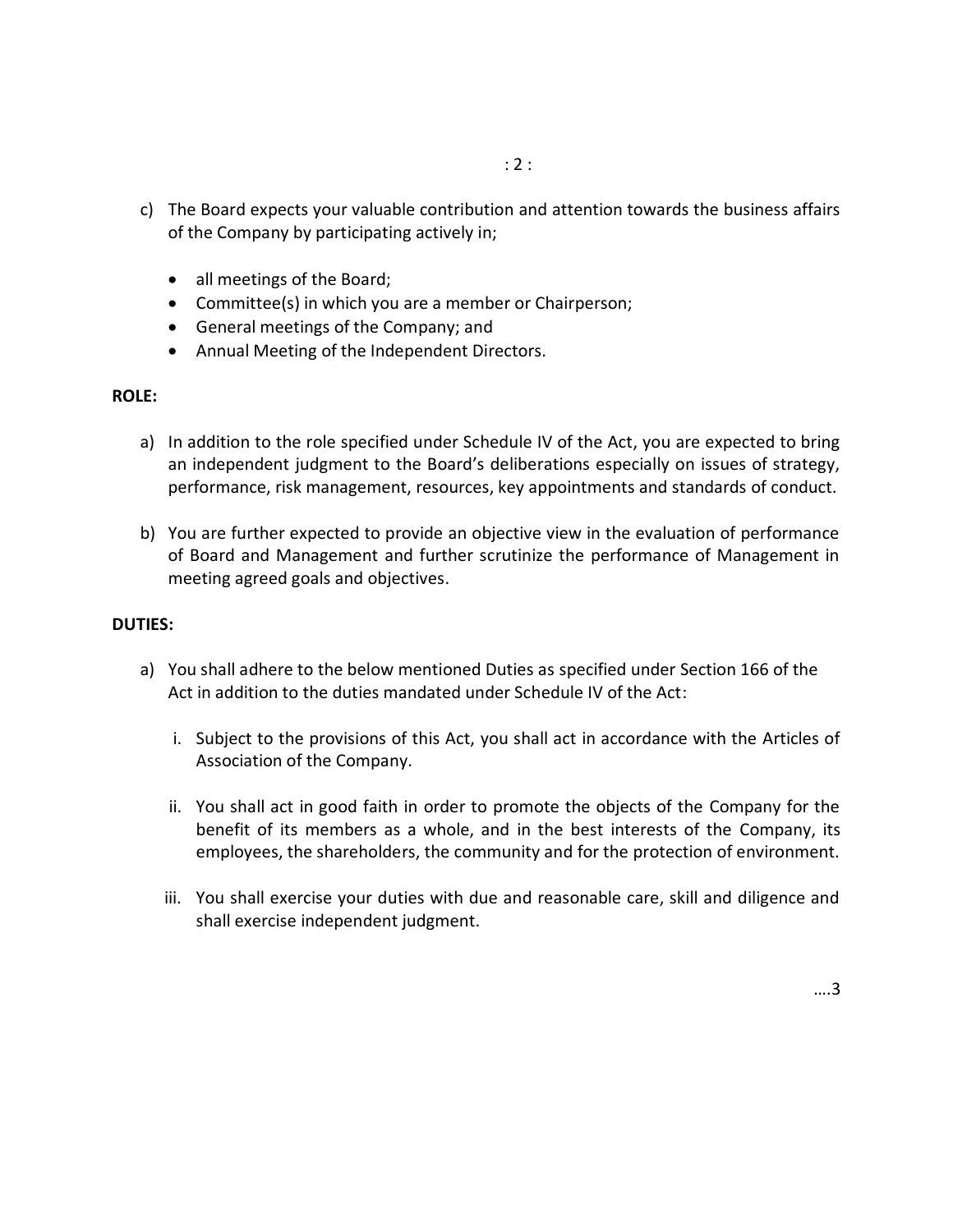- iv. You shall not involve yourself in a situation in which you may have a direct or indirect interest that conflicts, or possibly may conflict, with the interest of the Company.
- v. You shall not achieve or attempt to achieve any undue gain or advantage either to yourself or to your relatives, partners, or associates and if found guilty of making any undue gain, you shall be liable to pay an amount equal to that gain to the Company.
- vi. You shall not assign your office and any assignment so made shall be void.
- b) In addition to the above, you shall abide by the Code of Conduct devised by the Company for the Board and Senior Management.

#### **LIABILITIES:**

As an Independent Director of the Company you shall have the same responsibility like any other Director on the Board. However you shall be held liable, in respect of such acts of omission or commission of the Company which had occurred with your knowledge, attributable through Board processes, and with your consent or connivance or where you had not acted diligently.

### **FEES/ COMMISSION/REIMBURSEMENT OF EXPENSES:**

- a) Subject to the provisions of the Act and Articles of Association of the Company, you will be paid Sitting fee of Rs. ……… for attending every meeting of the Board as a Director and Rs………. for every Meeting of the Committee as a Member. The Sitting fee payable shall be amended by the Board from time to time as it may deem appropriate.
- b) You shall be paid travelling and other out of pocket expenses incurred in attending and returning from meetings of the Board of Directors or of any Committee thereof or in connection with the business of the Company. You are required to submit details of expenses together with appropriate receipts so incurred to the Company Secretary.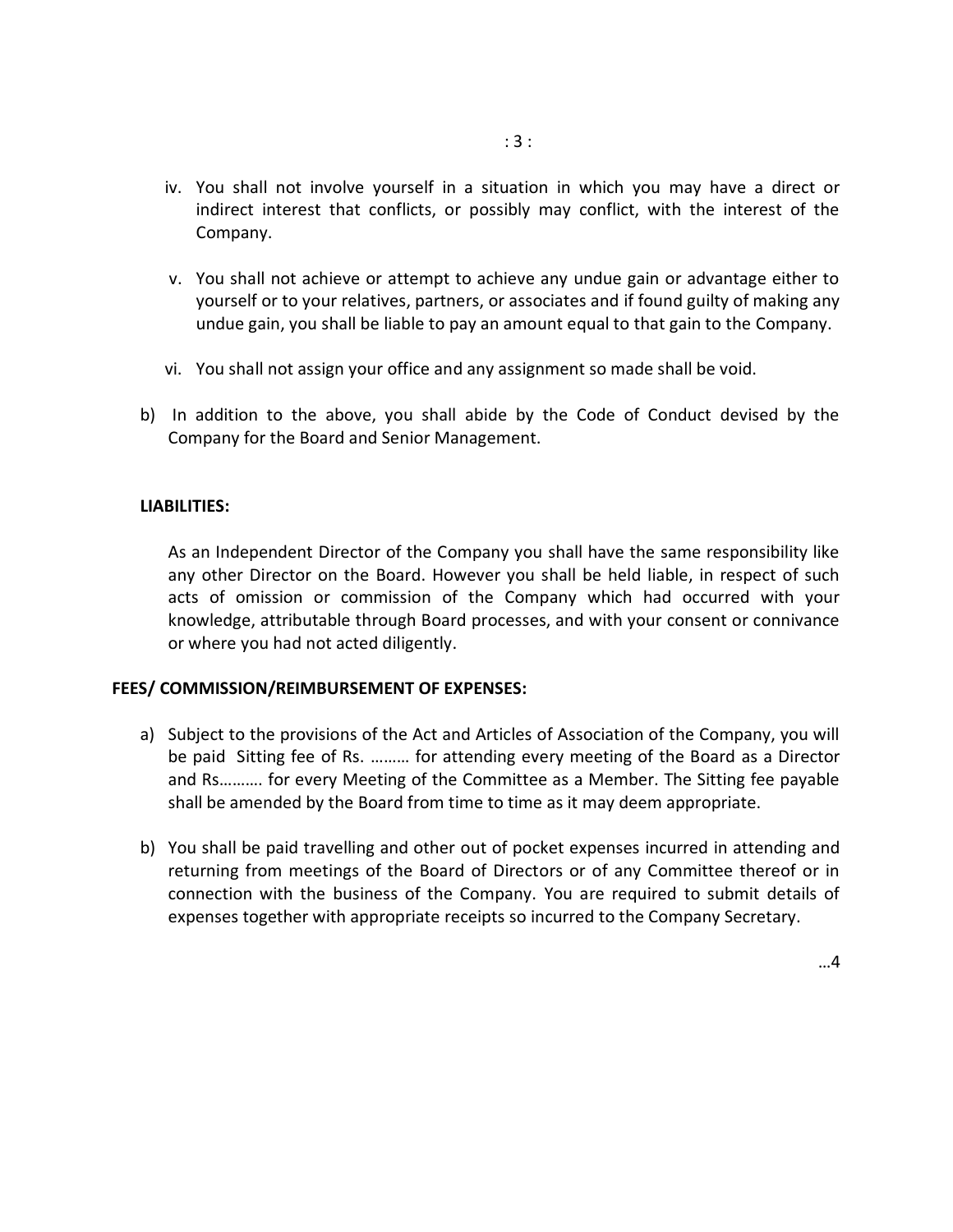- c) In addition to the above, if the Board of Directors decides to pay commission, you may be paid such Commission, subject to review of your performance and the approval of the shareholders as and when required, provided it is within the overall limits as specified in Section 197 of the Act and its related and applicable rules as in force from time to time.
- d) You shall not be entitled to any Stock Options that may be issued by the Company in future.
- e) During your tenure of appointment as an Independent Director, the Company may seek your professional advice/ service if required on certain issues whenever appropriate, at the Company's expense.

#### **INSURANCE:**

The Company will use its best endeavors to maintain appropriate Directors' and Officers' (D&O) liability insurance during your tenure as an Independent Director of the Company.

#### **OTHER COMPLIANCES:**

- a) You are requested to maintain the limits of Directorship/ Committee membership/and Chairmanship as required under Section 165 of the Act read with the applicable rules made there under. Further you shall inform the Company about appointment/cessation of Directorship / committee membership in the requisite format.
- b) You shall give the following declarations in every financial year or whenever there is any change in the circumstances :
	- i. List of relatives
	- ii. Affirmation of code of conduct of the Company and code of conduct as enumerated in Schedule – IV of the Act.
	- iii. That you meet the criteria of independence as provided in sub-section 6 of Section 149 of the Act.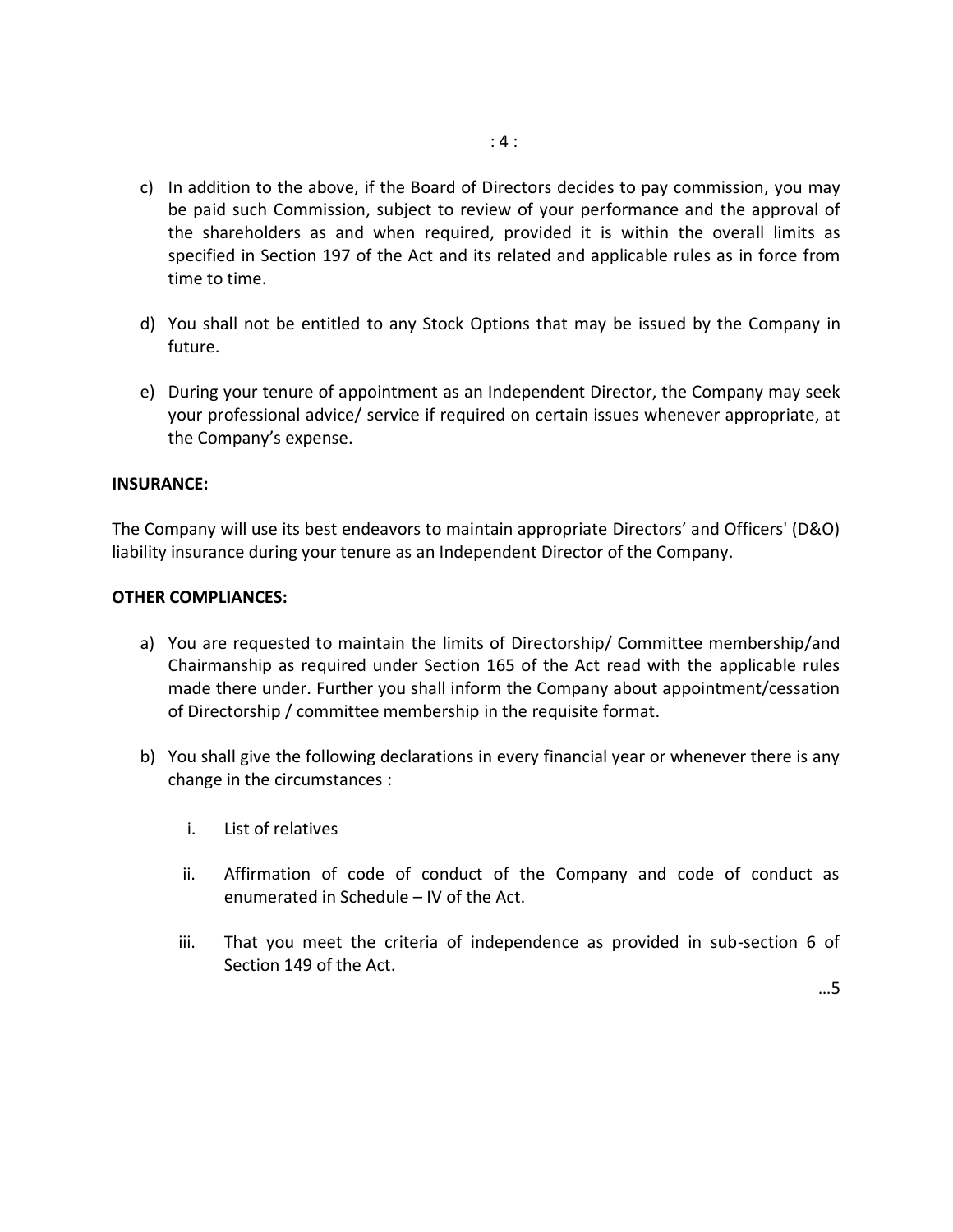- iv. Disclosure of interest to the Company as required under Section 184 and 164 (2) of the Act as well as avoid any conflicts.
- v. Declaration regarding Committee Memberships.
- c) You shall be required to attend the Annual meeting of Independent Directors and discuss the agenda as provided in Schedule IV of the Act.
- d) During your tenure with the Company in case you get disqualified as provided in Section 164 (1) of the Act, you are requested to intimate the Company.
- e) You are also requested to ensure that the conditions as prescribed under Section 167 of the Act (vacation of office of director) are not attracted resulting in vacation of your office.

### **CONFIDENTIALITY:**

All information acquired during your tenure is confidential to the Company and should not be released, communicated, nor disclosed either during your tenure or thereafter to third parties without prior clearance from the Board of Directors of the Company.

#### **REVIEW PROCESS:**

Your performance as an Independent Director will be evaluated by the Board of Directors as per the evaluation criteria laid down by the Nomination and Remuneration Committee of the Company.

#### **PUBLICATION OF LETTER OF APPOINTMENT:**

This Letter and any non-contractual obligations arising out of or in connection with this Letter are governed by, and shall be construed in accordance with, the laws of India.